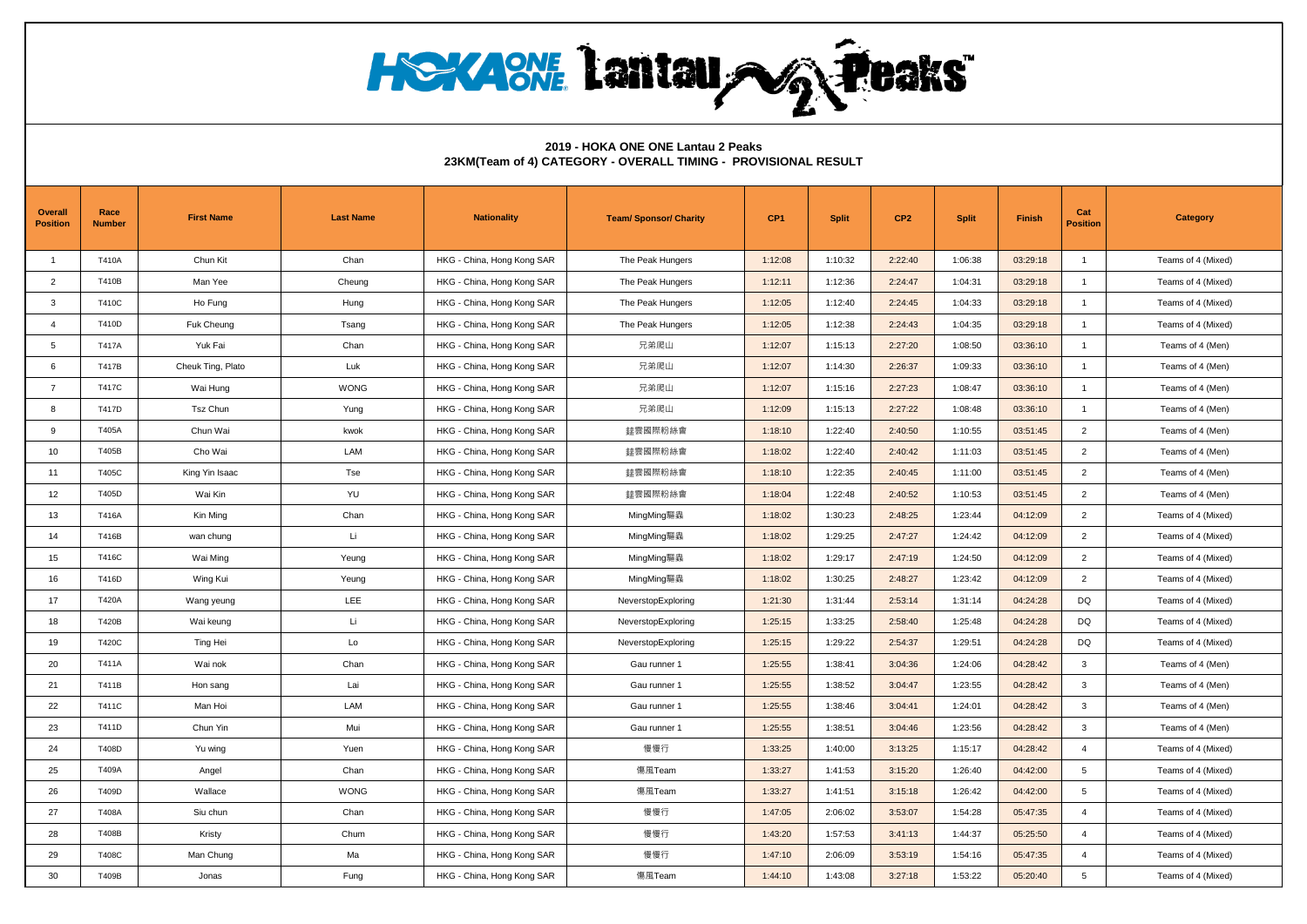**HOYAONE Lantau AG Peaks** 

## **Overall Position Race Number First Name Last Name Nationality Team/ Sponsor/ Charity CP1 Split CP2 Split Finish Cat Position Category** 31 T409C Kin LAM HKG - China, Hong Kong SAR 傷風Team 1:33:27 1:50:31 3:23:58 1:44:44 05:08:42 5 Teams of 4 (Mixed) 32 T401A Wing In IP Hong Kong SAR GoGoRunners 1:39:02 1:51:12 3:30:14 1:43:16 05:13:30 DQ Teams of 4 (Women) 33 | T401B | Loretta | Ng | Hong Kong SAR | GoGoRunners | 1:31:55 | 1:45:07 | 3:17:02 | 1:40:59 | 04:58:01 | DQ | Teams of 4 (Women) 34 | T401C | Mei Shan | Pun | Hong Kong SAR | GoGoRunners | 1:39:10 | 1:51:24 <mark>| 3:30:34 |</mark> 1:53:16 | 05:23:50 | DQ | Teams of 4 (Women) 35 | T406A | Lung Sang | Cheng | HKG - China, Hong Kong SAR | 四條麻甩 | 1:21:15 | 1:56:57 | 3:18:12 | 1:45:05 | 05:03:17 | 4 | Teams of 4 (Men) 36 T406B Hei Man Cheung HKG - China, Hong Kong SAR 四條麻甩 1:21:15 1:57:01 3:18:16 1:45:01 05:03:17 4 Teams of 4 (Men) 37 | T406C | Ming Kay | FONG | HKG - China, Hong Kong SAR | 四條麻甩 | 1:21:20 | 1:56:54 | 3:18:14 | 1:45:03 | 05:03:17 | 4 | Teams of 4 (Men) 38 | T406D | Yin Ting | YIP | HKG - China, Hong Kong SAR | 四條麻甩 | 1:21:15 | 1:56:55 | 3:18:10 | 1:45:07 | 05:03:17 | 4 | Teams of 4 (Men) 39 T419A Edith Cheung HKG - China, Hong Kong SAR PP Mix 1:33:20 1:50:03 3:23:23 1:40:44 05:04:07 6 Teams of 4 (Mixed) 40 | T419B | Ngai Kan | Cheung | HKG - China, Hong Kong SAR | PP Mix | 1:33:14 | 1:50:14 | 3:23:28 | 1:40:39 | 05:04:07 | 6 | Teams of 4 (Mixed) 41 | T419C | Chun Fai | LAM | HKG - China, Hong Kong SAR | PP Mix | 1:33:1**1 |** 1:50:05 | 3:23:16 | 1:40:51 | 05:04:07 | 6 | Teams of 4 (Mixed) 42 | T419D | Kwong Hang | Leung | HKG - China, Hong Kong SAR | PP Mix | 1:33:20 | 1:50:05 | 3:23:25 | 1:40:42 | 05:04:07 | 6 | Teams of 4 (Mixed) 43 | T415A | Siu Ching Sandy | Chan | HKG - China, Hong Kong SAR | Amen@快到你睇我唔度 | 1:41:07 | 1:55:43 | 3:36:50 | 1:41:38 | 05:18:28 | 7 | Teams of 4 (Mixed) 44 T415B Chun Fai Lau HKG - China, Hong Kong SAR Amen@快到你睇我唔度 1:41:07 1:55:41 3:36:48 1:41:40 05:18:28 7 Teams of 4 (Mixed) 45 T415C Tat Chi LEE HKG - China, Hong Kong SAR Amen@快到你睇我唔度 1:41:07 1:55:46 3:36:53 1:41:35 05:18:28 7 Teams of 4 (Mixed) 46 | T415D | Kwai Heung | Wu | HKG - China, Hong Kong SAR | Amen@快到你睇我唔度 | 1:41:07 | 1:55:47 | 3:36:54 | 1:41:34 | 05:18:28 | 7 | Teams of 4 (Mixed) 47 | T412A | Sam | Chan | HKG - China, Hong Kong SAR | Gau Wu Running 1 | 1:32:50 | 2:05:33 | 3:38:23 | 2:21:36 | 0<del>5:59:59</del> | 5 | Teams of 4 (Men) 48 | T412B | Wai chuen | Chan | HKG - China, Hong Kong SAR | Gau Wu Running 1 | 1:32:50 | 2:05:35 | 2:21:34 | 0<del>5:59:59</del> | 5 | Teams of 4 (Men) 49 T412C Fai Fai HKG - China, Hong Kong SAR Gau Wu Running 1 1:41:05 1:57:17 3:38:22 2:21:37 05:59:59 5 Teams of 4 (Men) 50 T412D Chun wah Lau Lau HKG - China, Hong Kong SAR Gau Wu Running 1 1:41:00 1:57:20 3:38:20 2:06:40 05:45:00 5 Teams of 4 (Men) 51 | T407A | Philip | Chan | HKG - China, Hong Kong SAR | Peanuter | 1:46:07 | 1:57:08 | 3:43:15 | 1:50:39 | 05:33:54 | 8 | Teams of 4 (Mixed) 52 | T407B | Wai Ming | Chan | HKG - China, Hong Kong SAR | Peanuter | 1:46:07 | 1:57:10 | 3:43:17 | 1:50:37 | 05:33:54 | 8 | Teams of 4 (Mixed) 53 | T407C | Wing Mui Agnes | Lui | HKG - China, Hong Kong SAR | Peanuter | 1:46:07 | 1:57:15 | 3:43:22 | 1:50:32 | 05:33:54 | 8 | Teams of 4 (Mixed) 54 T407D TSZ YING Ng HKG - China, Hong Kong SAR Peanuter 1:57:16 3:43:23 1:50:31 05:33:54 8 Teams of 4 (Mixed) 55 | T404A | Mike | Chan | HKG - China, Hong Kong SAR | WakandaForever | 1:33:24 | 2:03:01 | 3:36:25 | 2:11:25 | 05:47:50 | 6 | Teams of 4 (Men) 56 | T404B | Jeffrey | Cheung | HKG - China, Hong Kong SAR | WakandaForever | 1:44:55 | 1:51:24 | 3:36:19 | 2:11:31 | 05:47:50 | 6 | Teams of 4 (Men) 57 T404C Michael Choi HKG - China, Hong Kong SAR WakandaForever 1:33:22 2:03:11 3:36:33 2:11:17 05:47:50 6 Teams of 4 (Men) 58 T404D Winston Ninston Tse HKG - China, Hong Kong SAR WakandaForever 1:44:05 2:07:07 3:51:12 1:56:38 05:47:50 6 Teams of 4 (Men) 59 | T422D | Pak Yin Calvin | IP | HKG - China, Hong Kong SAR | 4 個小生 | 1:59:55 | 2:10:47 | 4:10:42 | 2:03:46 | 06:14:28 | DQ | Teams of 4 (Men)

60 T403A HON KEUNG Chan HKG - China, Hong Kong SAR GYM KING 1:50:50 2:17:10 4:08:00 2:09:54 06:17:54 7 Teams of 4 (Men)

## **2019 - HOKA ONE ONE Lantau 2 Peaks 23KM(Team of 4) CATEGORY - OVERALL TIMING - PROVISIONAL RESULT**